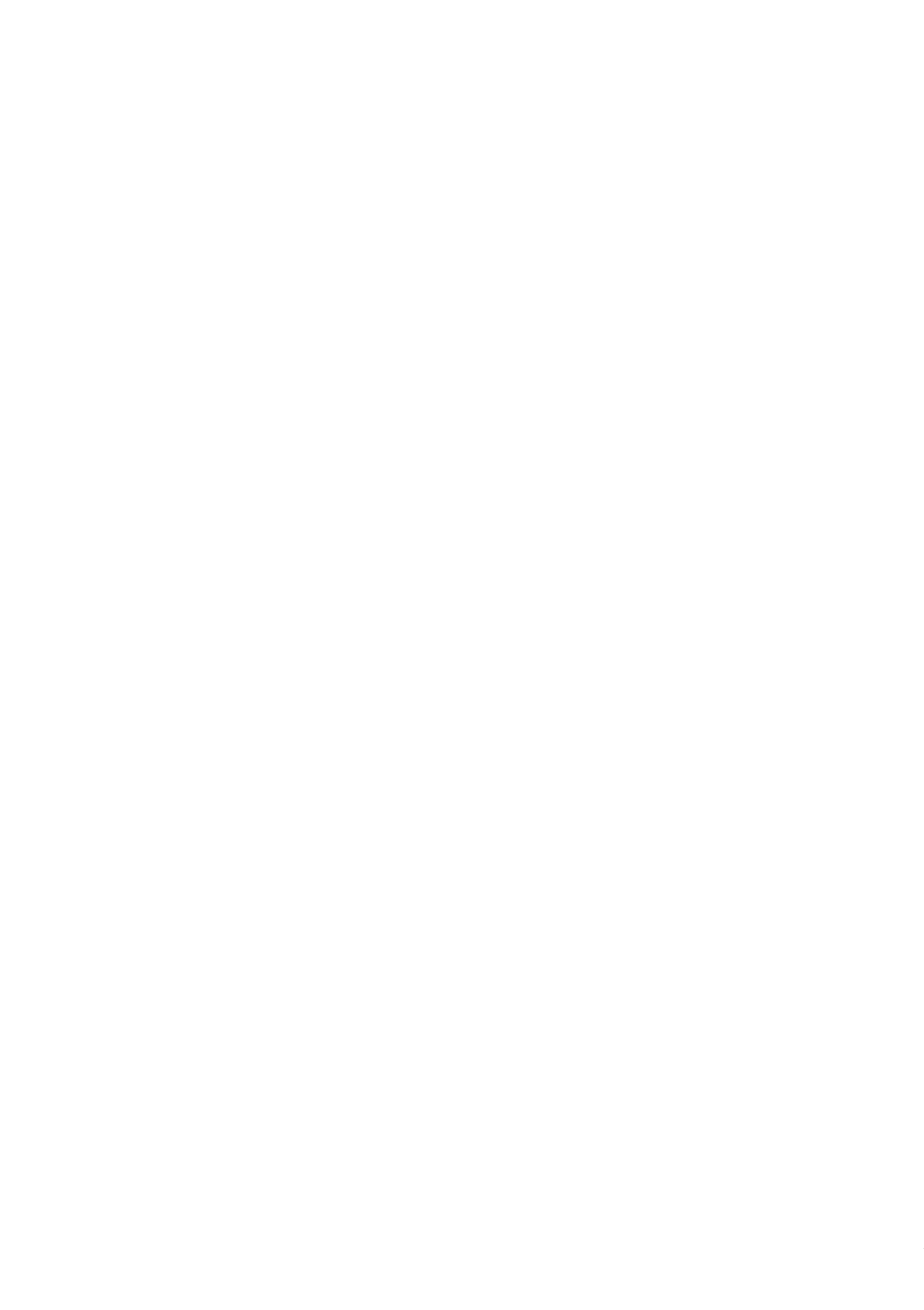# $C \in$

## **INSTRUCTION MANUAL**

• Type: feeding system for solid fuel boilers

- Model: Spider motorized vertical extractor
- Revision 1.0.5

## **SPIDER MOTORIZED VERTICAL EXTRACTOR** INDEX

| 1              | <b>INTRODUCTION</b>                                    | 4                 |
|----------------|--------------------------------------------------------|-------------------|
|                | 1.1 Use of this manual                                 | 4                 |
| $\mathbf{2}$   | <b>SAFETY FEATURES</b>                                 | $\overline{4}$    |
|                | 2.1 Warnings                                           | $\overline{4}$    |
| 3              | TECHNICAL DATA, EXPLODED VIEW DRAWINGS AND DIMENSIONS  | 5                 |
|                | 3.1 Identification plate                               | 6                 |
|                | 3.2 Safety symbols                                     | 6                 |
| 4              | <b>PACKAGING CONTENT</b>                               | $\overline{7}$    |
| 5              | <b>PROPER USE OF THE PRODUCT</b>                       | 8                 |
|                | 5.1 Placing the product in the storage tank            | 8                 |
| 6              | <b>INSTRUCTION FOR THE INSTALLATION OF OUR SYSTEMS</b> | 10                |
|                | 6.1 Connection to the piping network                   | 11                |
|                | 6.2 Electrical connection                              | $12 \overline{ }$ |
| $\overline{7}$ | <b>START UP AND USE</b>                                | 13                |
|                | 7.1 Switching on and use                               | 15                |
| 8              | <b>MAINTENANCE AND END-OF-LIFE</b>                     | 16                |
|                | 8.1 Spare parts                                        | 16                |
|                | 8.2 End-of-life                                        | 16                |
| 9              | <b>SAFETY REQUIREMENTS FOR FUEL STORAGE TANKS</b>      | 17                |
| 10             | <b>WARRANTY</b>                                        | 18                |
| 11             | <b>CERTIFICATION</b>                                   | 19                |
|                |                                                        |                   |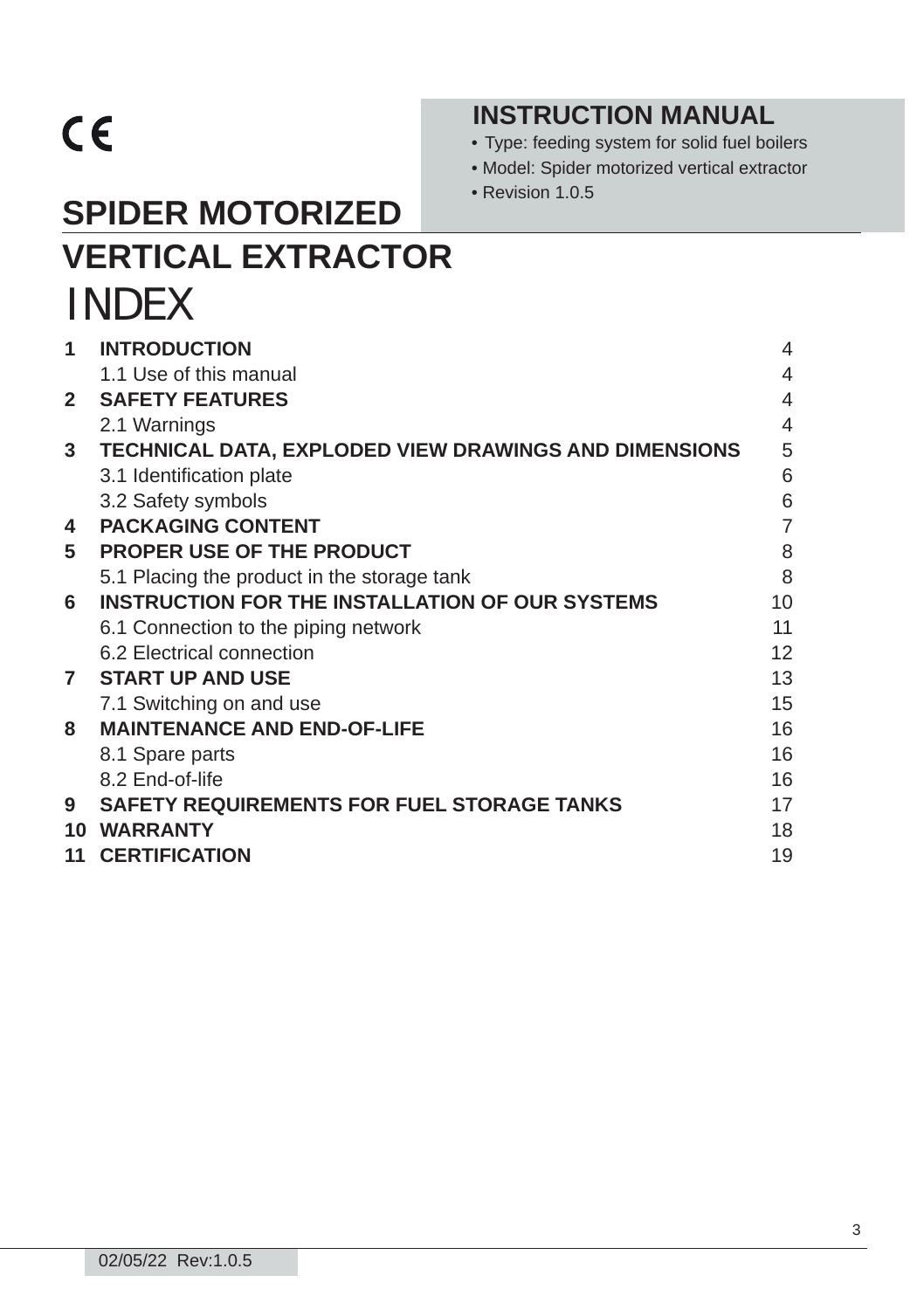## **1 INTRODUCTION**

Dear customer,

the manufacturer would firstly like to thank you for the choice you made in buying an our product, whose technical features will certainly meet Your needs.

Our products have been designed and manufactured in total compliance with the current regulations, by choosing the best materials to obtain durability and ease of use of the product.

We ask you, therefore, to read this manual carefully and completely, following strictly the instructions contained herein.

#### **1.1 Use of this manual**

The instruction manual is a document drawn up by the manufacturer and is part of the product: it integrates the specific rules of application and general rules for people, animals and objects safety. In the event that the product is resold, handed over, rented or sold to others, it must always be accompanied by this manual; therefore, it is recommended to use and keep it with care for the entire operative life of the product.

The main objective of this manual is to make known the proper and safe way to use the equipment.

No part of this manual may be reproduced, copied, or shared in any way, without the written permission of the manufacturer.

The manufacturer reserves the right to make improvements or modifications to this manual and to the equipment at any time, without obligation to advise third parties.

## **2 SAFETY FEATURES**

2006-42-CE 2014-35-UE (VLD) 2014-30-UE (EMC)

#### **2.1 Warnings**

- Do not use the machine for any improper use.
- Do not let children near the machine.
- This unit must not be used by people (including children) with reduced physical, sensory or mental capabilities, or with lack of experience and knowledge, unless they are supervised or instructed in the use of the unit by a person responsible for their safety.
- Use only original spare parts.
- Do not put parts of the body into contact with the machine before having removed the electrical power.
- Disconnect the power supply when a long period of inactivity is expected.

The manufacturer declines any liability or guarantee, if the buyer or anyone makes changes or even minor modifications to the purchased product.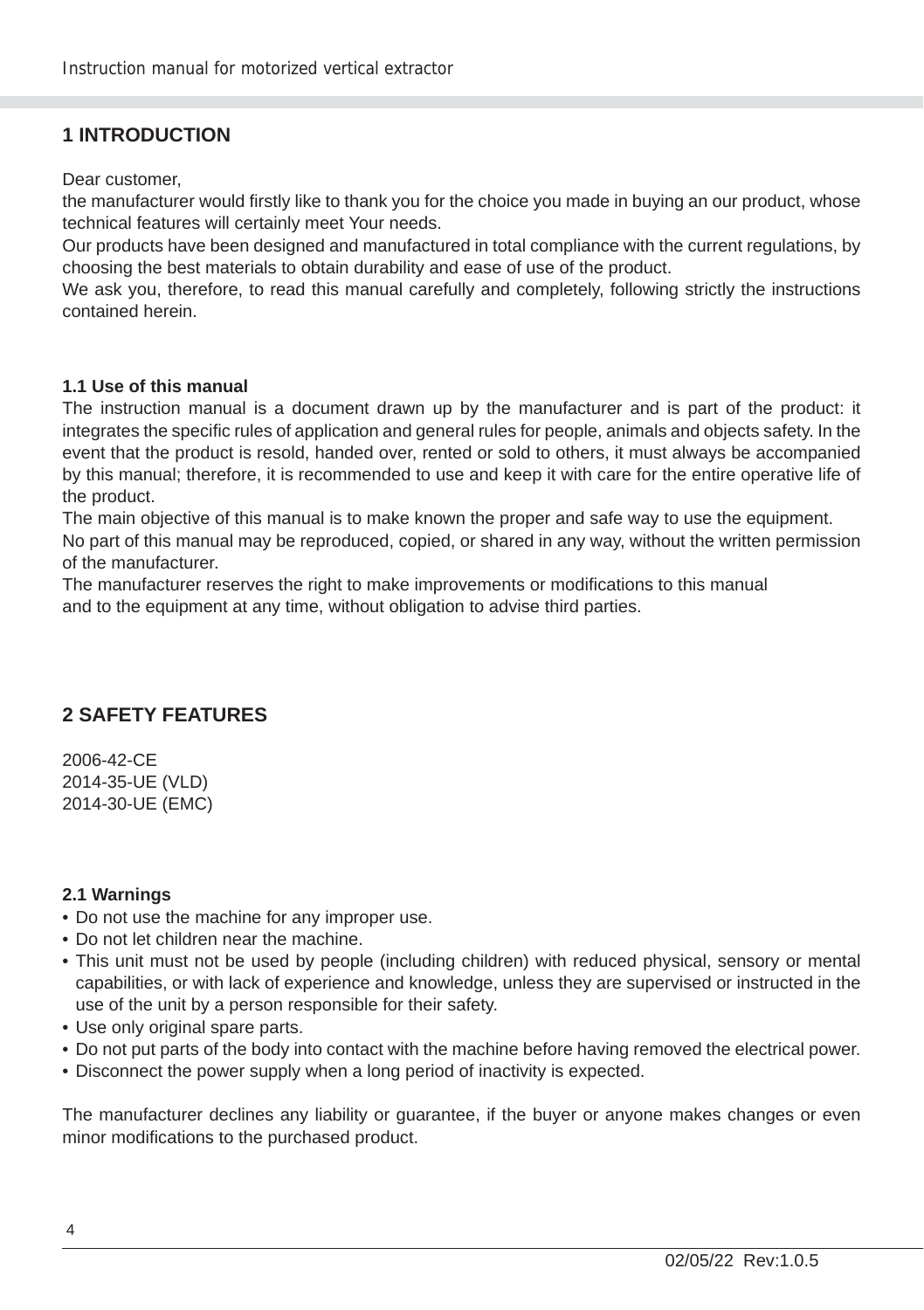#### **3 TECHNICAL DATA, EXPLODED VIEW DRAWINGS AND DIMENSIONS**

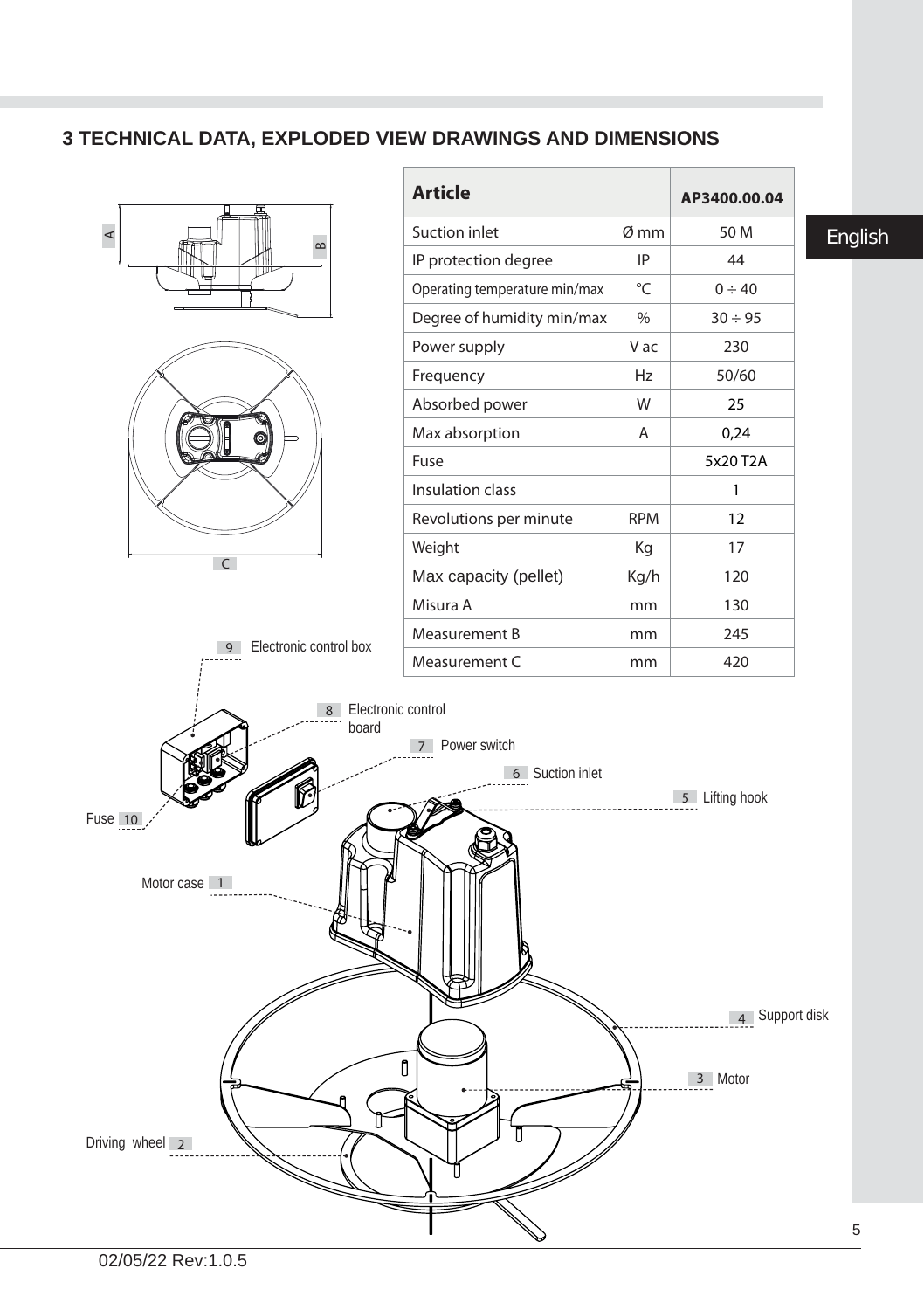#### **3.1 Identifi cation plate**

Do not remove or damage the identification plate.



#### **3.2 Safety symbols**



#### **DANGER OF VOLTAGE OR ELECTRICAL CURRENT Danger of serious personal injuries.**

During maintenance operations, always disconnect the power supply and make sure that it cannot be restored.



## **DANGER OF CUTTING**

#### **Danger of serious personal injuries.**

During maintenance operations, always disconnect the power supply and make sure that it cannot be restored.



#### **DANGER OF AUTOMATIC STARTING Danger of serious personal injuries.**

During maintenance operations, always disconnect the power supply and make sure that it cannot be restored.



#### **DANGER FOR THE HAND WHEN THE SCREW CONVEYOR IS IN OPERATION Danger of serious personal injuries.**

During maintenance operations, always disconnect the power supply and make sure that it cannot be restored.

**It is recommended to pay full attention to pictograms and warnings of danger and prohibition in the present different parts of the equipment: if not respected, hazardous situations may occur.**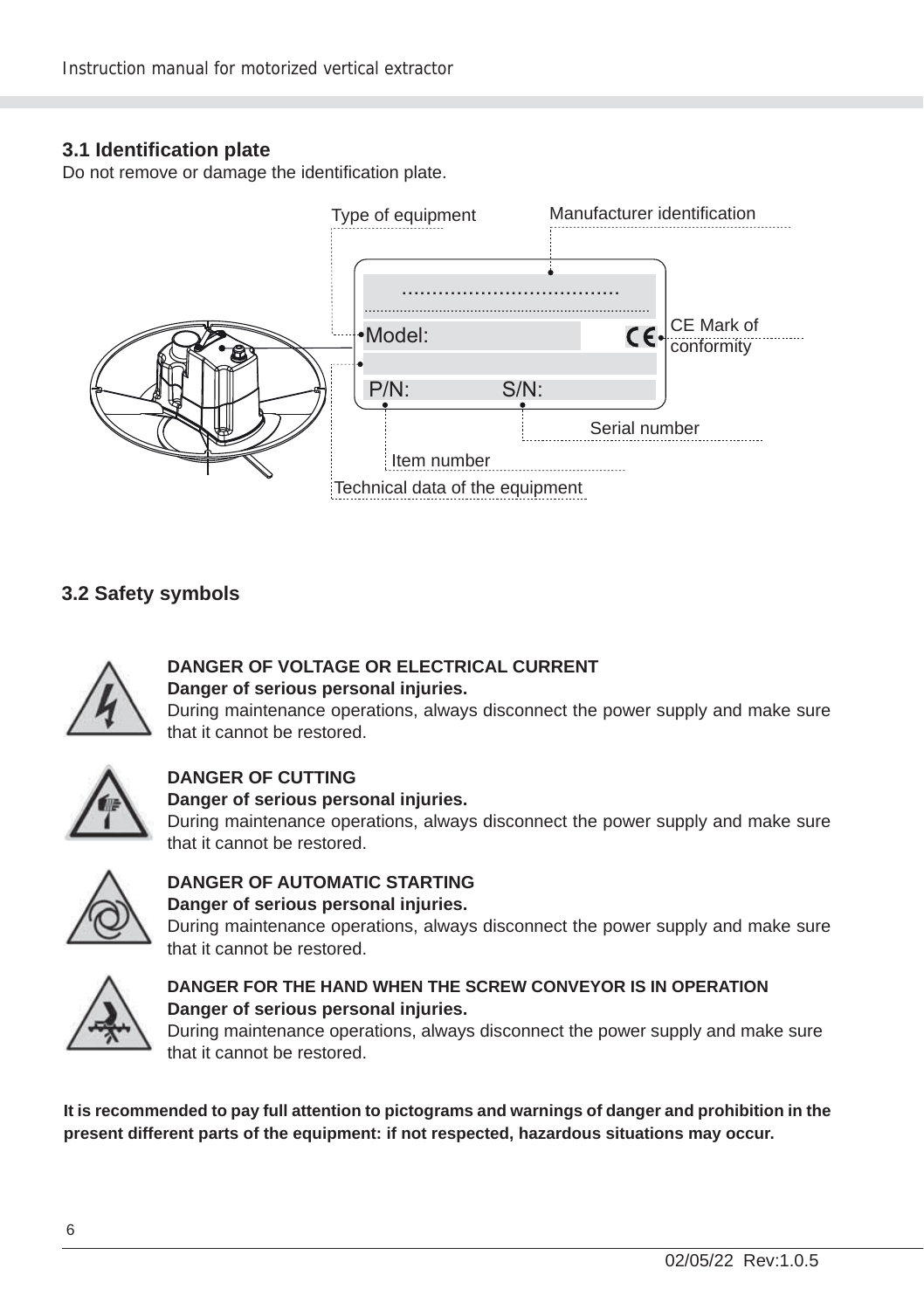### **4 PACKAGING CONTENT**

After opening the packaging, make sure that the material contained in the package conforms to the following list:

- 1) N°1 Verical extractor<br>2) N°1 control panel
- 2)  $N^{\circ}1$  control panel<br>3)  $N^{\circ}1$  use and main
- 3)  $N^{\circ}1$  use and maintenance manual 4)  $N^{\circ}1$  warranty form
- N°1 warranty form



Check that the product correspond to the one ordered and that no transportation damage is evident.

Should this not be the case, please contact immediately the seller.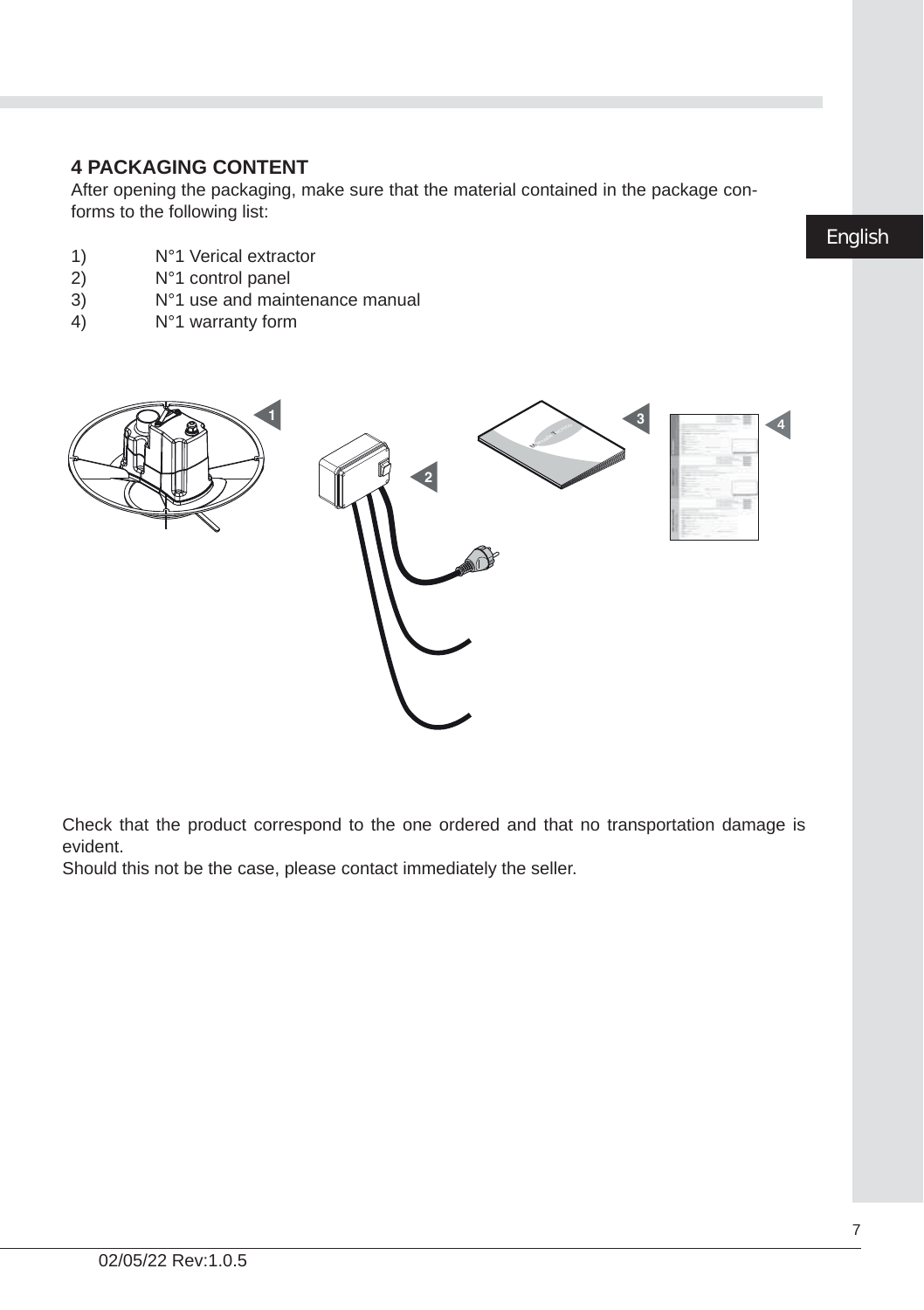## **5 PROPER USE OF THE PRODUCT**

The product has been designed to be installed for the pneumatic transport of pellets or other biomass fuels with a medium-fine size; it has the task of taking the fuel out of the summit of the heap contained in a tank of limited size.

**This product is suitable for the extraction of biomass fuel such as pellets, olive pomace, wood chips, crushed shells of dried fruit, corn, but it cannot work with fuels having a very fi ne size, or having excessive dimensions and, in any case, having lengths over 40 mm or diameter greater than 15 mm.**

It is recommended to use only ENplus A1 certified pellet.

In order to collect the fuel, the product must be driven by a remote control (supplied) located outside the fuel tank, which in turn must be managed by a system that optimizes the operation of the entire pneumatic transport system.

Once installed and connected, the product must be placed on top of the fuel heap from where, through the driving wheel, it collects fuel until the tank is almost completely empty.

#### **5.1 Placing the product in the storage tank**

In order to allow the correct functioning of the extraction system, the following requirements must be met:

- Maximum working area diameter 2 m
- Maximum anchor height 2.2 m
- Square or circular storage tank

In the case of irregular shape of the base of the tank, with sides exceeding 2 m, it is advisable to use a hopper supports with an inclination of 45° to limit the product working area.

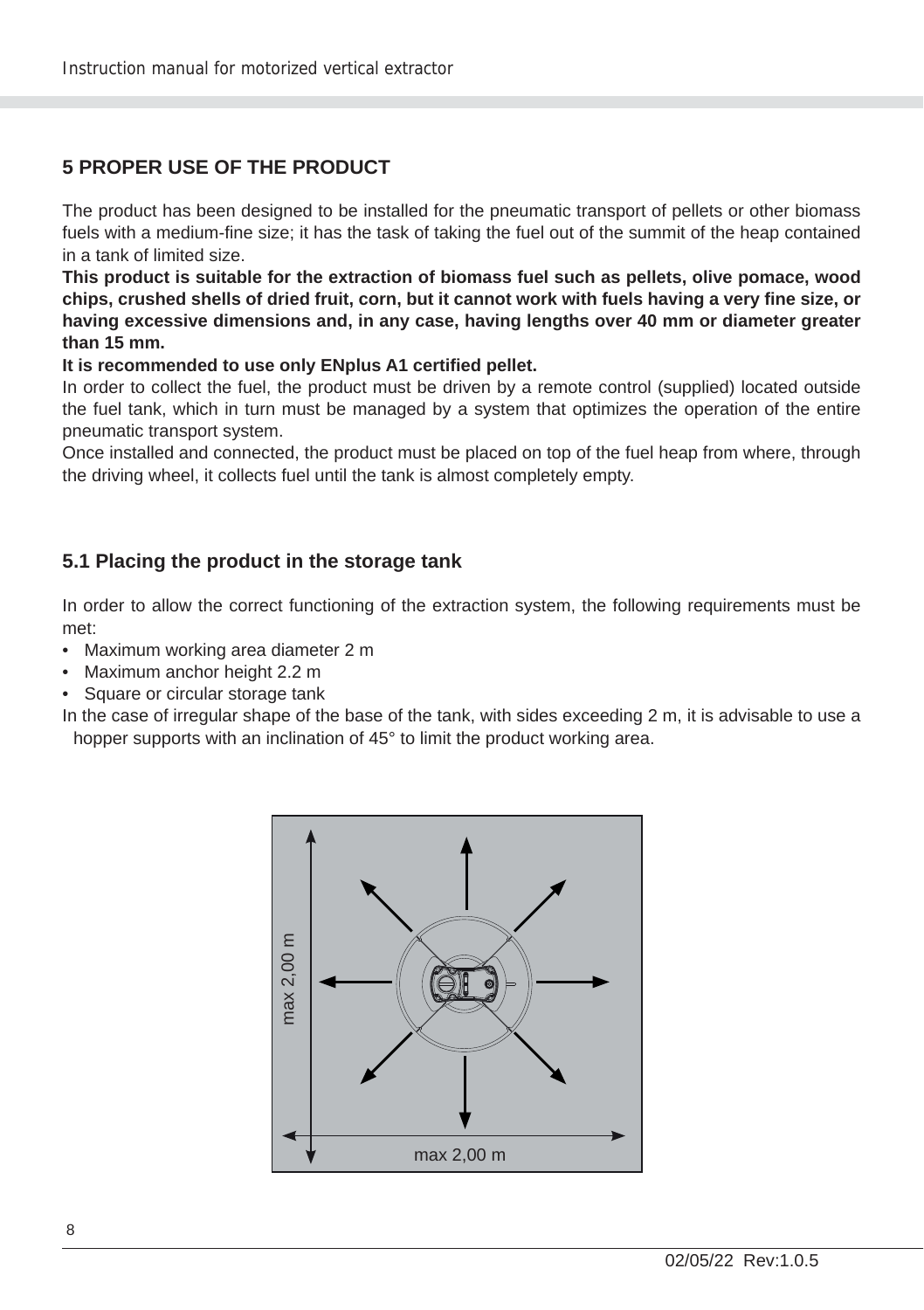The loading inlet in the pressure filling tanks (through tanker) must be offset by at least 30 centimeters from the flexible hose anchorage point which connects the product, so that it does not create damages during pressure filling. It is also advisable to provide a front bumper to the loading inlet.

#### **Leave an area of about 30 cm below the ceiling of the tank to allow the Product to be lifted during the fi lling phase.**

For this product lifting is available a special kit.

To allow the correct operation of extraction system, it is necessary to adjust the height of the ceiling suspension in function of the height of the room according to the following indications:

- Fix the ceiling suspension at the center of the useful area for fuel extraction;
- Measure the length of the flexible hose as follows:



| H - Height of anchorage to<br>ceiling (cm) | 180         | 200         | 220       |
|--------------------------------------------|-------------|-------------|-----------|
| L - Length of flexible hose<br>(cm)        | $180 - 210$ | $200 - 220$ | 220 - 240 |

For storage tanks with a side smaller than 180 cm, always use the specified size for a room height of 180 cm.

For circular tanks, the maximum allowable diameter is 2.20 m and the maximum anchorage height is  $2.50 \text{ m}$ .

For large tanks with rectangular or irregular bases, contact our technical offices for feasibility checks.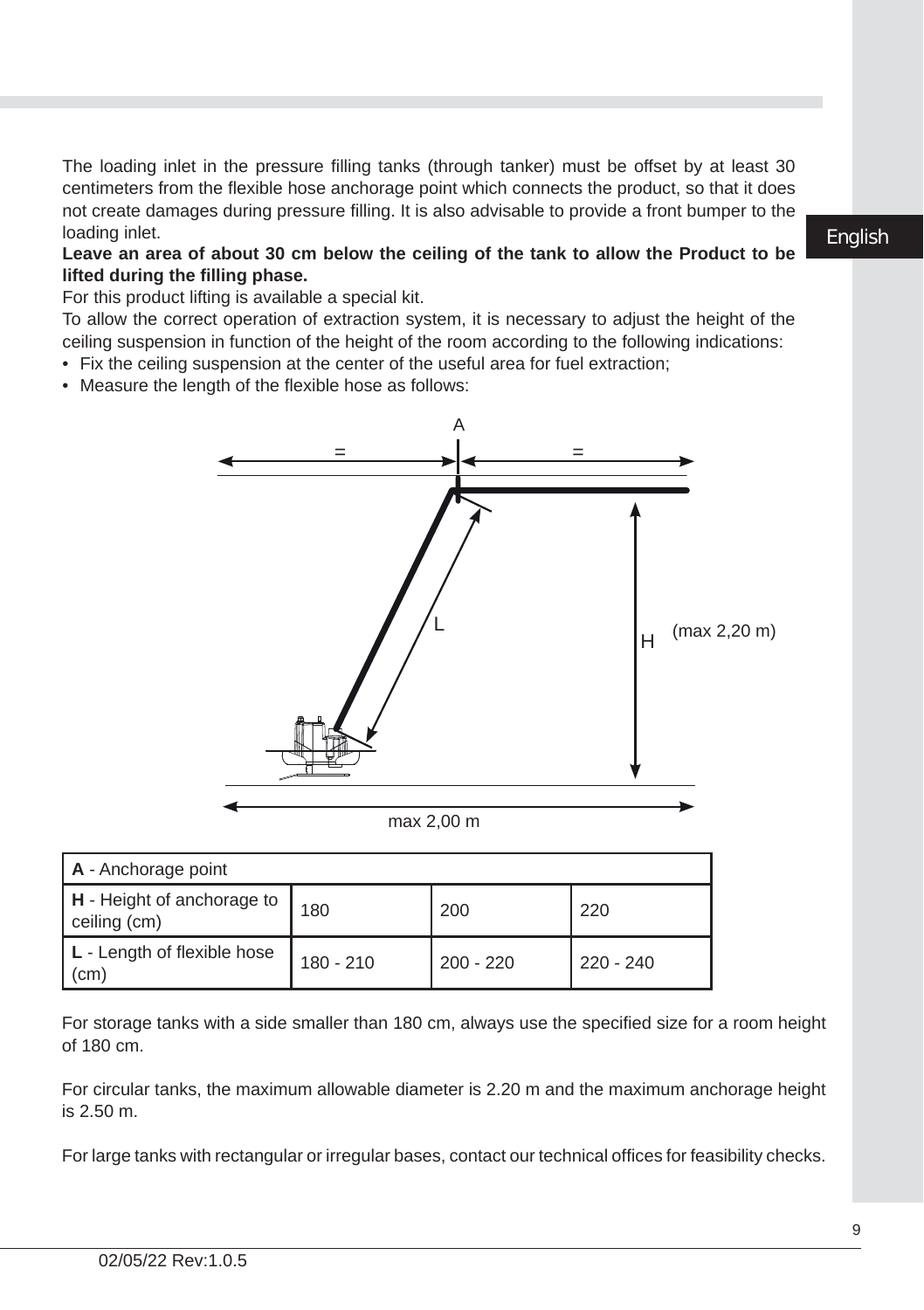## **6 INSTRUCTIONS FOR THE INSTALLATION OF PLANT SYSTEMS**

Consider that in the plant systems exist two types of piping network divides in:

- Stretches where there is only air (with positive or negative pressure)
- Stretches where there are air plus fuel
- It is intuitive to understood that the transport of the fuel requires more attention and the use of specific technical precautions.

Note that the length allowed and described on our manuals and catalogues are approximately, written considering straight stretches, with the minimum change of direction.

It is always recommended to take into account these notes:

- The maximum total length allowed for the pipe network is 25 m
- In case of double pipes system, the maximum length of the pipe which returns to the storage tank is to be deducted to the total length (25 m) and in any case it must not exceed 10 m
- Please avoid tight curves and, in general, winding paths
- Avoid positive and negative siphons
- Avoid unlevelled horizontal paths
- Avoid verticals sections longer than 3,5m
- Every change of direction imply a decrease of the maximum available length of about 0,3 m
- Every meter of pipe placed vertically implies a reduction of 2 m of the maximum available length
- The gap between the storage tank and the boiler cannot exceed 7 m
- It is essential to make gentle elbows, especially at the base of the vertical lines

It is recommended to use only pipes, junctions and accessories present in the our catalogue, as they have been researched, designed and built expressly for this equipment.

Before installing and putting into service the equipment, a careful reading of the supplied instructions is recommended. In any case of doubt, please refer to qualified personnel.

**The installation of plant systems must always comply with the safety standards corresponding to the type of premises in which they are installed.**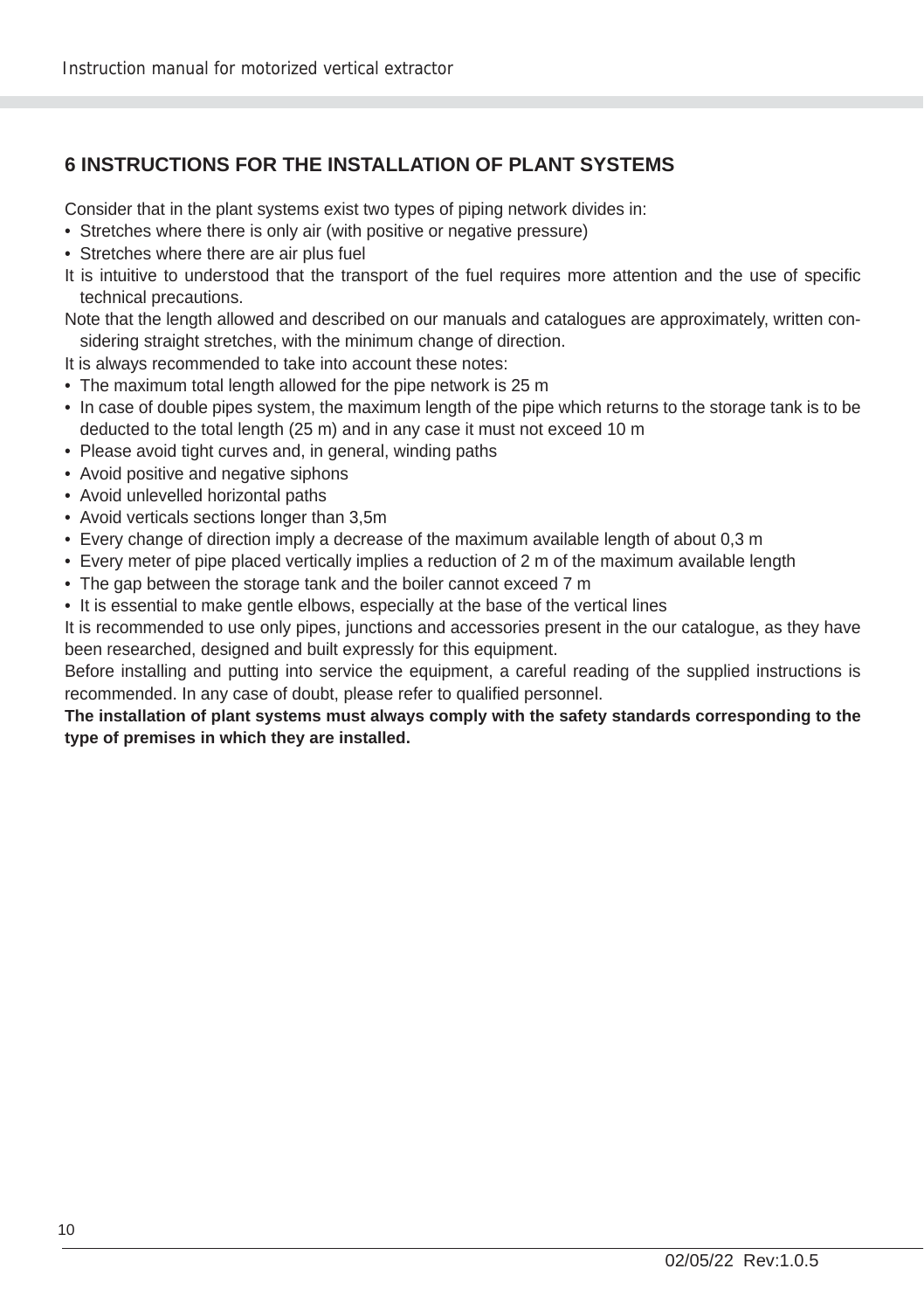#### **6.1 Connection to the piping network**

To connect the roduct to the fuel transport hose, use a  $\varnothing$  50 mm antistatic hose of a suitable length (included in our catalog) to allow the product to move inside of the tank.

Fix an end of the hose to the product with a steel hose clamp (included in our catalog), then a piece of copper wire inside the hose should be stripped and put in contact with a grounding network to avoid static current in the system.

The other end of the hose must be connected to the rest of the fuel transport system, which can be made with antistatic hose or steel pipes, also present in the our catalog.

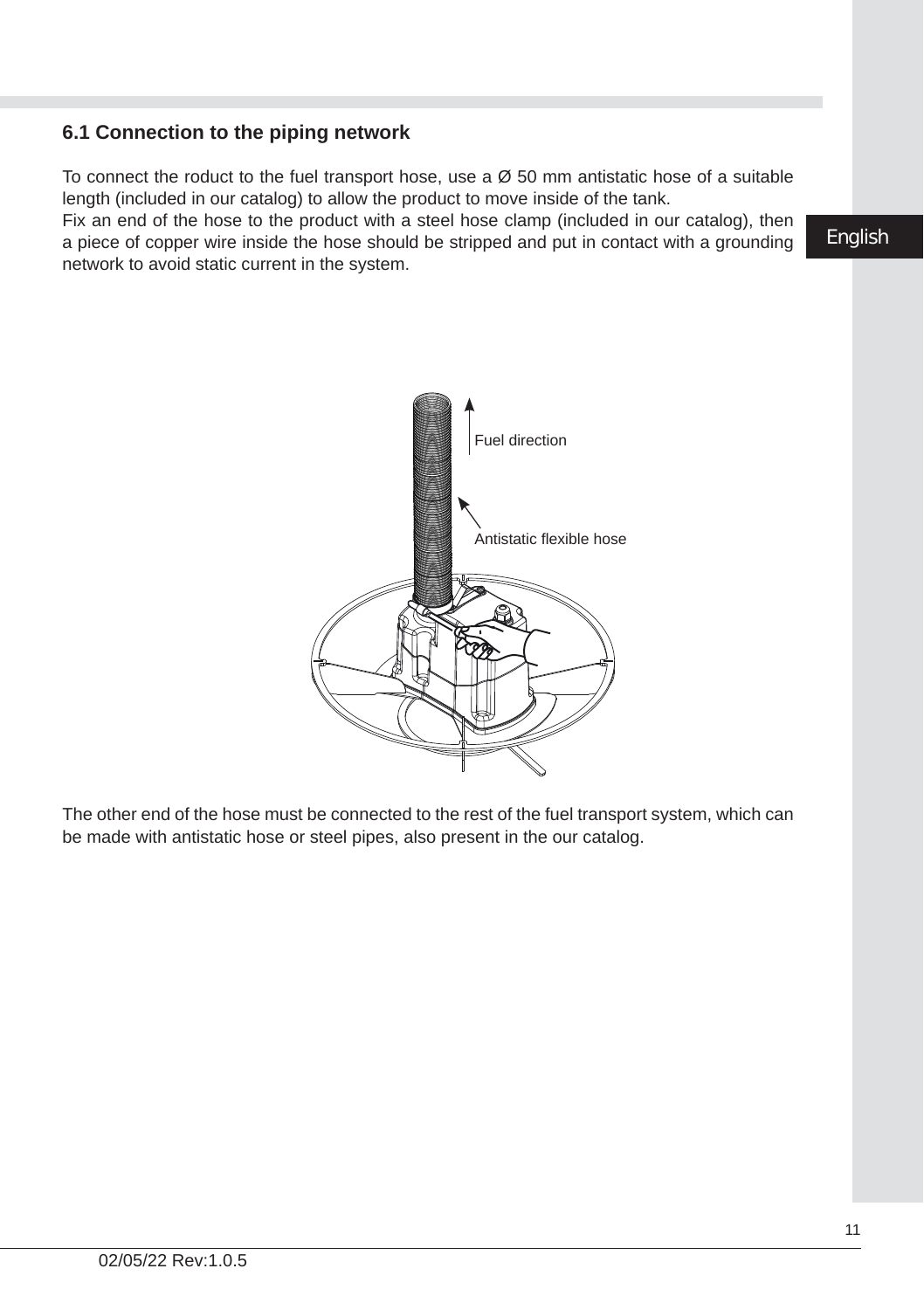## **6.2 Electrical Connection**

#### **Before making the electrical connection, check that the supply voltage corresponds to the one required and that the electrical system to which the product is connected is done in compliance with current regulations.**

Firmly fix product output cable to the flexible hose till the exit of the tank, position and fix the control panel out of and near the tank on a fixed and sturdy support (wall), then connect the control panel as highlighted in the following drawing.

Connection to control panel Connection to integrated central unit

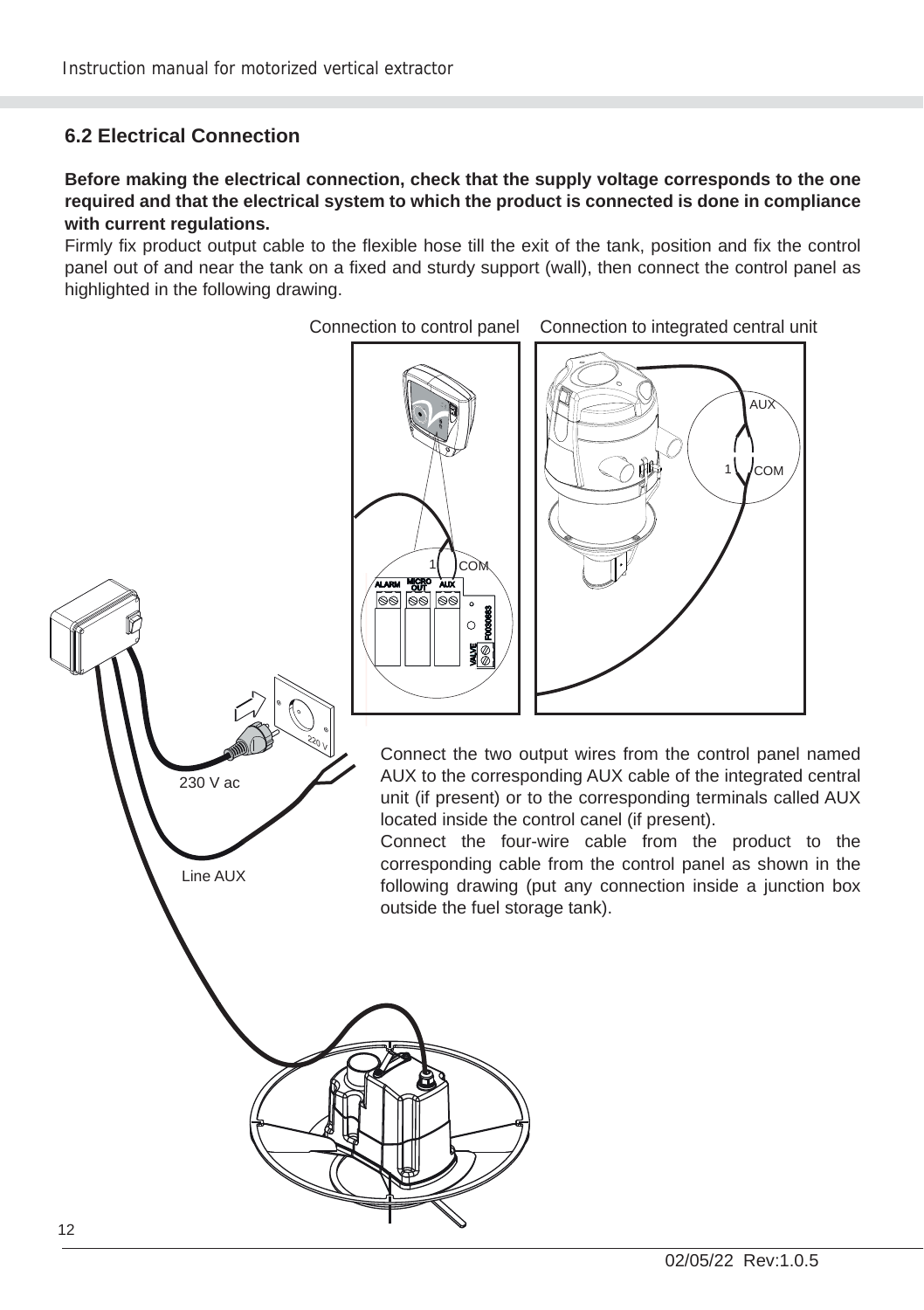product-control panel connection.



## **7 START UP AND USE**

The product start is controlled by the pneumatic transport control system in the integrated central unit or in the control panel: it usually happens with a delay of 3 seconds from the start of the system itself to allow the emptying of eventual fuel remaining in the pipes.

Thanks to the rotating system of the driving wheel, the product moves the fuel in front of the suction inlet and, with the same system, once it reaches the bottom of the tank, it can go looking for fuel still present.

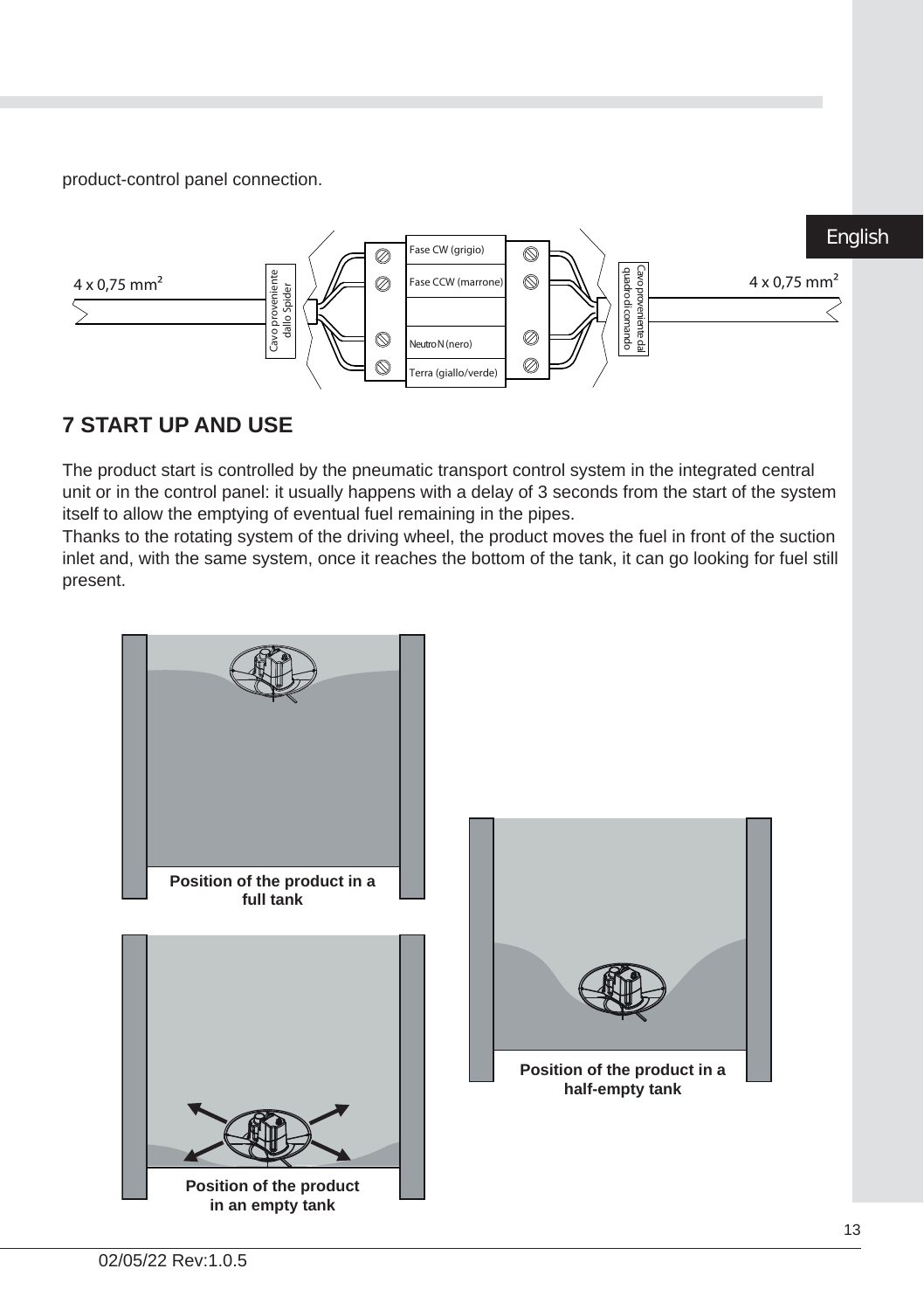The rotating system of the driving wheel is determined by a timer allowing its sense inversion: this rotation time can be changed by positioning the microswitches in the control panel as shown in the following drawing.

The rotation time of the driving wheel should be adjusted depending on the fuel density: correct adjustment allows the product not to immerse excessively in the heap and to prevent the hose from excessively winding up.

To make any change to the standard revolution time, proceed as shown in figure 1 and in the table below, not before removing the power supply from the control panel.



**\*** The factory set time is 45" for each direction of rotation.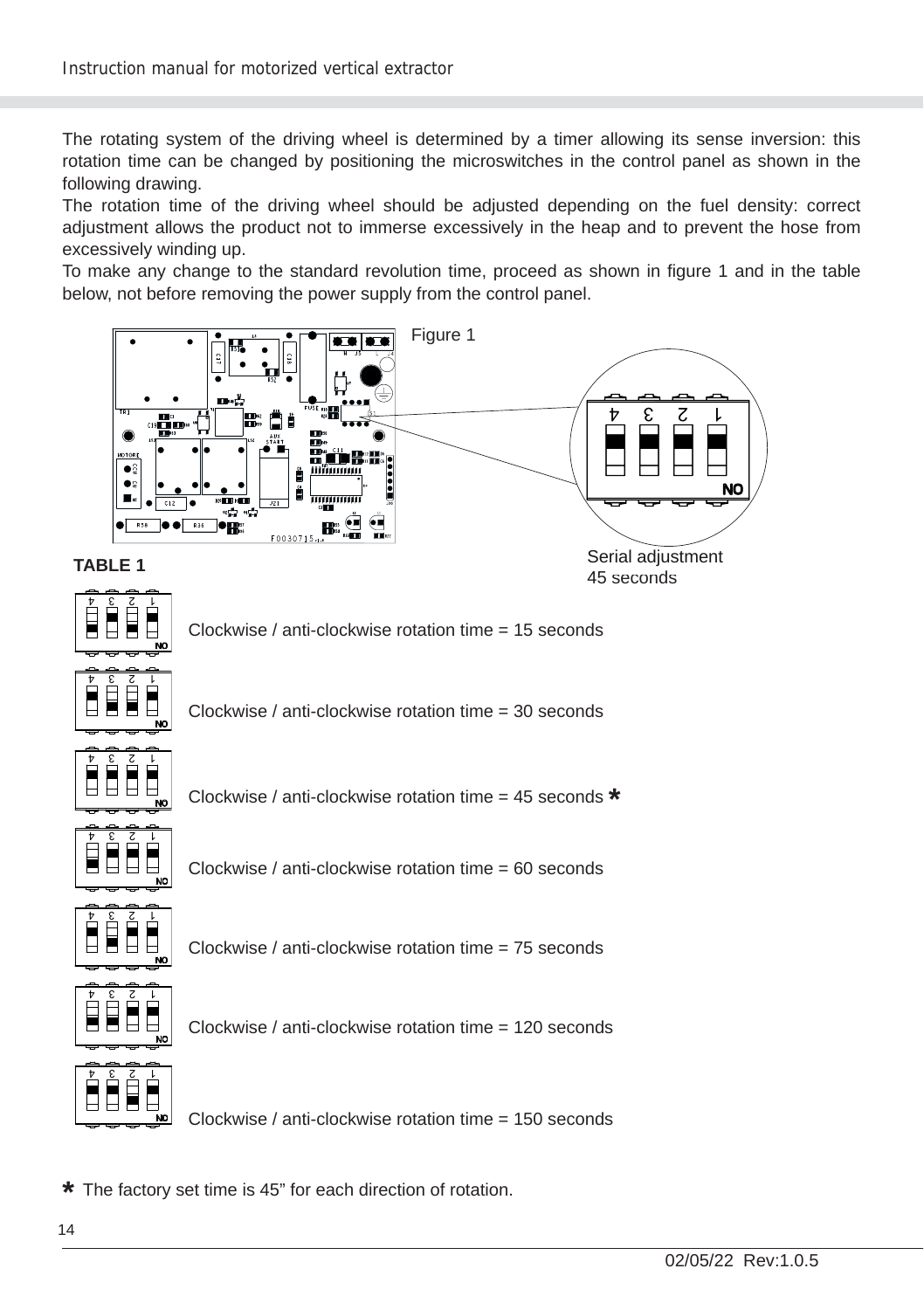## **7.1 Switching on and use**

Before commissioning the product make sure that:

- The hose allows the product to reach every part of the bottom of the tank
- the hose is correctly and securely fixed over the center of the tank bottom
- electrical connections have been carried out according to law, as well as the electrical system to which the product has been connected
- The driving wheel is well secured and free to move in both directions of rotation
- There are no foreign bodies inside the storage tank

#### **At fi rst ignition it is advisable to enter only a small amount of fuel in the storage tank to test the system.**

Before filling the tank with fuel, the product should be raised over maximum level of filling: for this purpose, the our catalog offers the lift system.

Once the tank is filled with the fuel, the product should be positioned at the center of the heap in a small cavity, see figure 1.

Figure 1

When filling the storage tank, level the fuel and place in the center of the tank a depth of about 30 cm. Place the product in the cavity.



After reading also the manuals of all the components of the system you can position the control panel switch on 1 and start using the fuel transport system by doing the adjustment operations described in the manual of control panel or in the manual of integrated central unit.



Control panel **Integrated central unit** 

When the system is not operating it is recommended to position the control panel lighted switch on 0.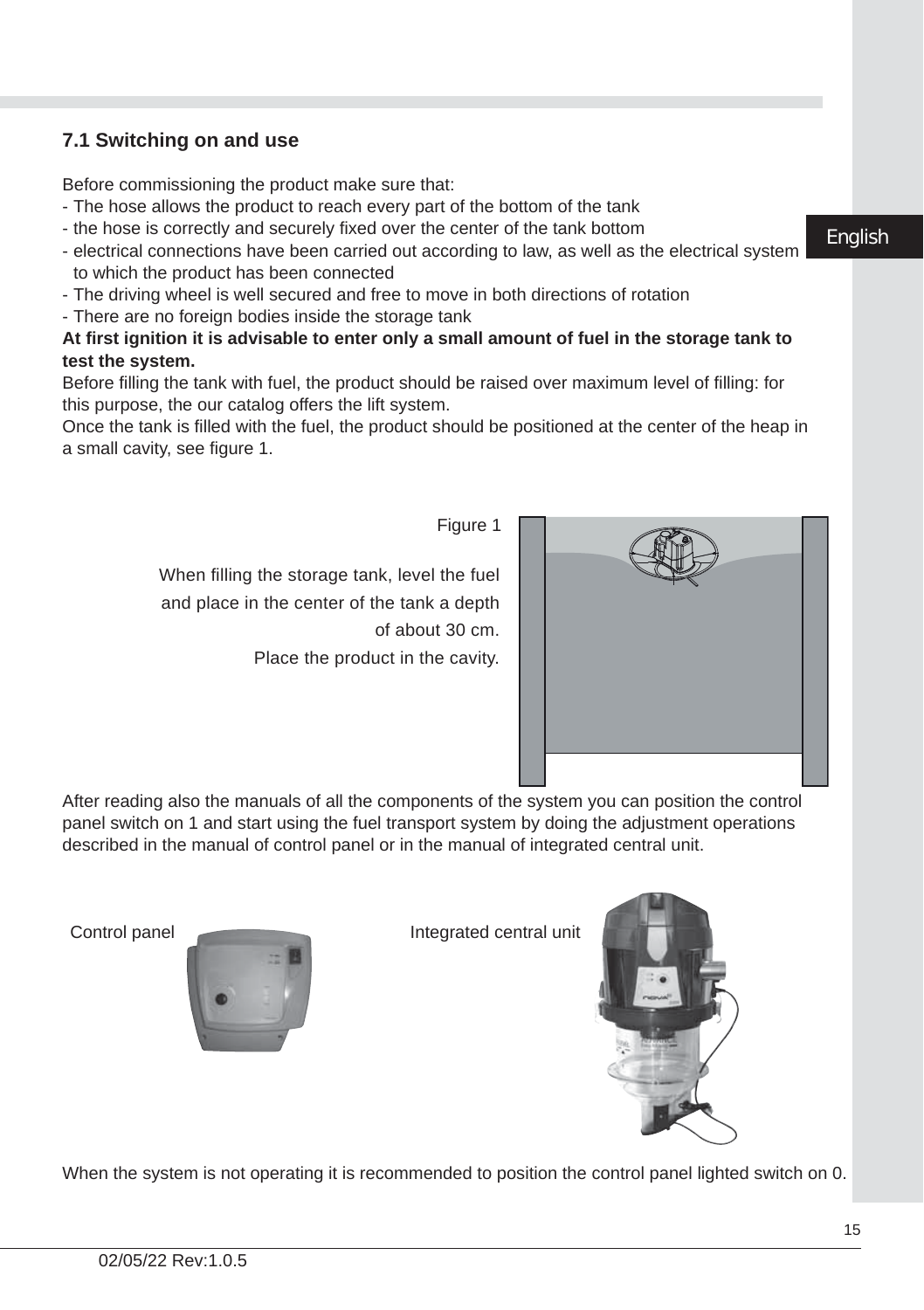### **8 MAINTENANCE AND END-OF-LIFE**

**Before carrying out any maintenance operation, it is obligatory to disconnect the power supply cable from the main socket and to aerate the premises in which it is installed for at least 15 minutes. Complex or long maintenance operations must be done out of fuel storage and heating unit premises. Any maintenance and repair operation must be carried out by experienced personnel and authorized by the manufacturer.**

In the absence of a specific maintenance plan, a complete product inspection is recommended for each filling of the storage tank or at least yearly.

The checks to be carried out at least yearly are:

- Check the antistatic pipe grounding conditions and the electrical system conditions
- Check the electrical wiring conditions
- Check the flexible hose conditions
- Check system anchorage conditions above the warehouse
- Verify that product driving wheel is free to rotate in both directions
- Check the tightening of the driving wheel fixing screws on the product crankshaft
- open the plastic housing and remove any traces of dust inside

It is also advisable to thoroughly clean the fuel storage tank at least annually, in order to avoid dust accumulation and presence of foreign bodies.

#### **8.1 Spare parts**

To guarantee longevity and optimum performance of the product, it is recommended to use only original spare parts.

| <b>DESCRIPTION</b> |
|--------------------|
| Gear motor 25 W    |
| Circuit board      |
| 0-1 Switch         |
| Protection carter  |

#### **8.2 End-of-life**

The disposal of packaging, accessories and machine must be executed in accordance with applicable laws, ensuring the recycling of any of the core components.

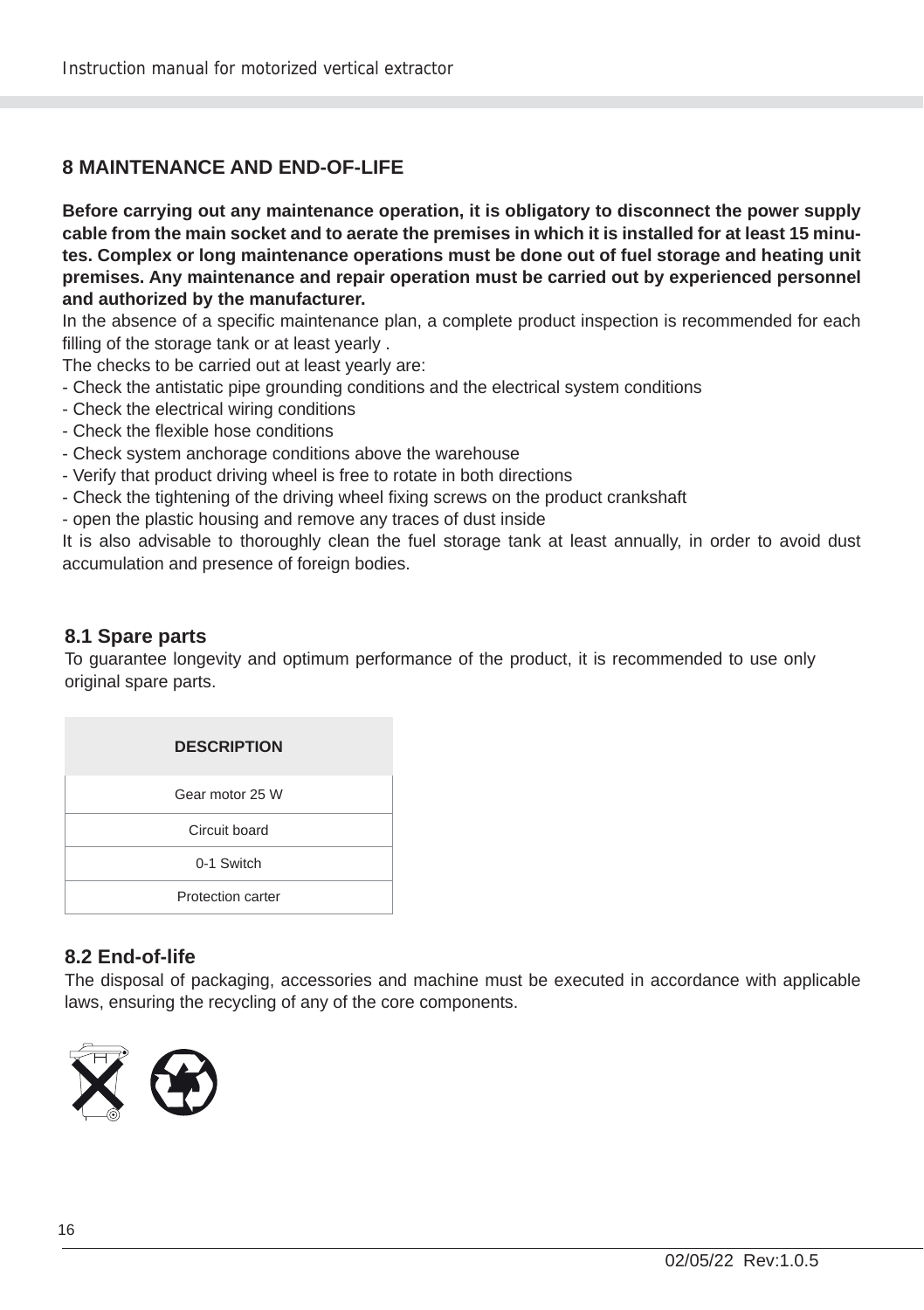#### **9 SAFETY REQUIREMENTS FOR FUEL STORAGE TANKS**

## **SAFETY REQUIREMENTS for pellet storage tanks with capacity up to 10 t** Keep the doors closed. Access is permitted only to authorized personnel under the supervision of a person outside Do not smoke and approach flames or other sources of ignition. Danger of death due to high concentrations of carbon C<sub>0</sub> monoxide (CO) and lack of oxygen. In the 4 weeks after the fuel filling, enter only with a CO detector. Aerate the storage room for at least 15 minutes before entering and keep the door open during your permanence. Ensure an adequate and permanent aeration of the storage room through vent covers, openings or fans. Wounding risk for moving systems Turn off the boiler at least one hour before the pellet is delivered.  $1$  off Proceed to the filling according to the requirements of the boiler manufacturer and the pellet supplier. Protect pellets from humidity In case of fire suspect keep the front door and any other opening of the storage room close and call the firemen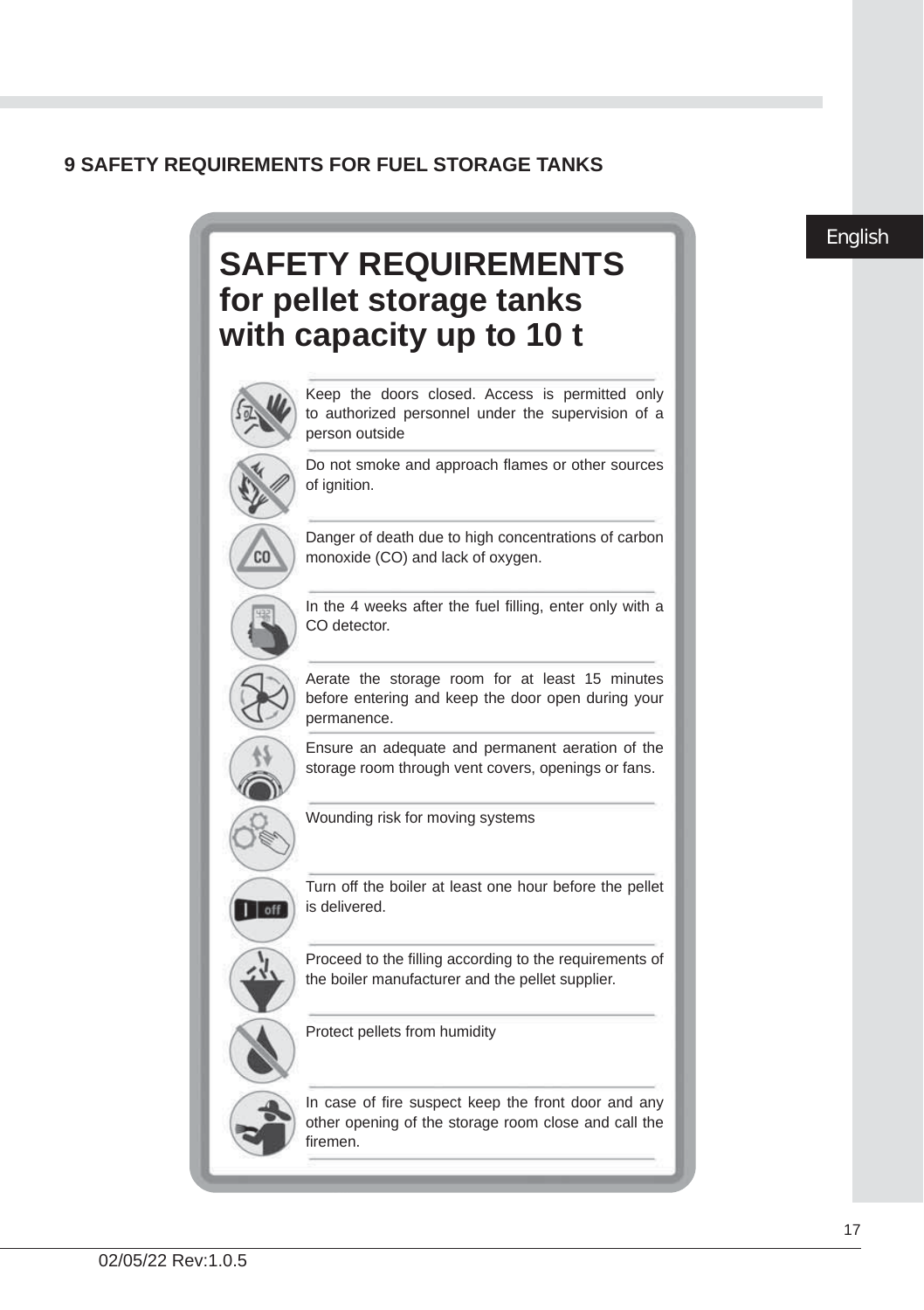## **10 WARRANTY**

#### PRODUCT LIMITED WARRANTY CONDITIONS

The Manufacturer guarantees to the original purchaser the absence of defects in material and workmanship of the product for the period stated, from the date of purchase. Except as prohibited by applicable law, this warranty is non transferable and it is limited to the

original purchaser. The present warranty gives the buyer specifi c legal rights and the possibility to claim rights which can vary under local laws.

Read all warnings and instructions before using the product purchased.

The entire liability of the manufacturer and your exclusive remedy for any breach of warranty will be at the discretion of the Manufacturer:

(1) To repair or replace the product, or (2) refund the purchase price, provided that the product has been returned to the point of purchase, or such other place as may be specified by the manufacturer, with a copy of the sales receipt or detailed and dated receipt. The shipping and handling are not free of charge, except in cases where this is prohibited by applicable law.

To repair and replace the product, the manufacturer may, at their own discretion, use new, refurbished or used parts in good working condition. Any replacement product will be warranted for the remaining time of the original warranty period, or for any period of time that complies with the provisions of the current law.

This warranty does not cover problems or damage resulting from (1) accident, abuse,

misapplication, repair, alteration or unauthorized disassembly; (2) maintenance operation, use which is not in accordance with the product instructions or connection to an improper voltage supply; or (3) use of consumables and spare parts which are not supplied by the manufacturer or authorized service center.

Valid warranty claims are generally processed through the point of purchase of the product.

Please agree this detail with the retailer where you purchased the product.

The Warranty claims that cannot be processed through the point of purchase, as well as any

other product related questions, should be addressed directly to the manufacturer. Addresses and contact information for customer support can be found at the internet address.

Except as stated by relevant laws in force, any implied warranty or condition of

merchantability or suitability for a particular purpose relating to this product is limited to the duration of the Limited Warranty period for the specific product purchased.

Some jurisdictions do not allow limitations on the duration of implied warranties or the exclusion or limitation of incidental or consequential damages, so the above limitation may not apply to you. This warranty gives you specific legal rights and you may have other rights that vary from state to state, or from jurisdiction to jurisdiction.

Consumers have legal rights under applicable national legislation governing the sale of

consumer products. Such rights are not affected by the warranties in this Limited Warranty.

No dealer, agent, or employee of the manufacturer is authorized to make any modification, extension or addition to this warranty.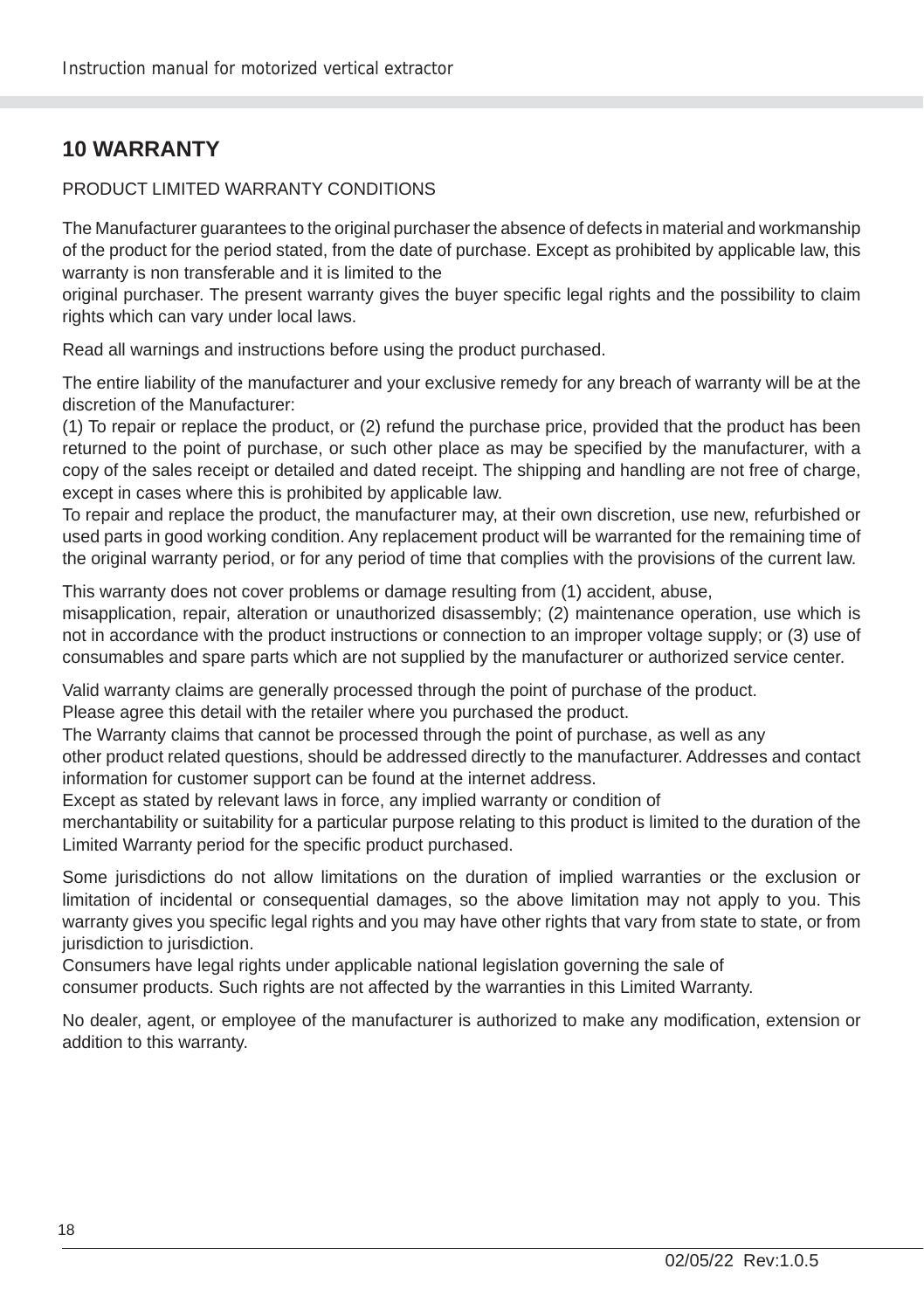## **11 CERTIFICATION**

#### **Declaration of absence of harmful substances**

The manufacturer declares that their products and equipment are made with materials compliant with the current regulations regarding protection of health and the environment and does not contain substances classified as SVHC (Substance of Very High Concern) in accordance with Regulation EC 1907/2006 (REACH, or registration, evaluation, authorization and restriction of chemical substances).

Although in the working cycles of raw materials and our products such substances are not used, their presence in the size of p.p.m. (parts per million) cannot be excluded due to micropollution of raw materials.

#### **EC declaration of conformity**

The Manufacturer declares that its products and equipment comply with the following standards:

EN ISO 12100:2010 (Risk Assessment Calculator) EN ISO 14121-1 (Safety of machinery)

And following directives: N° 2006-42-CE N° 2014/35/UE (LVD) N° 2014/30/UE (EMC)